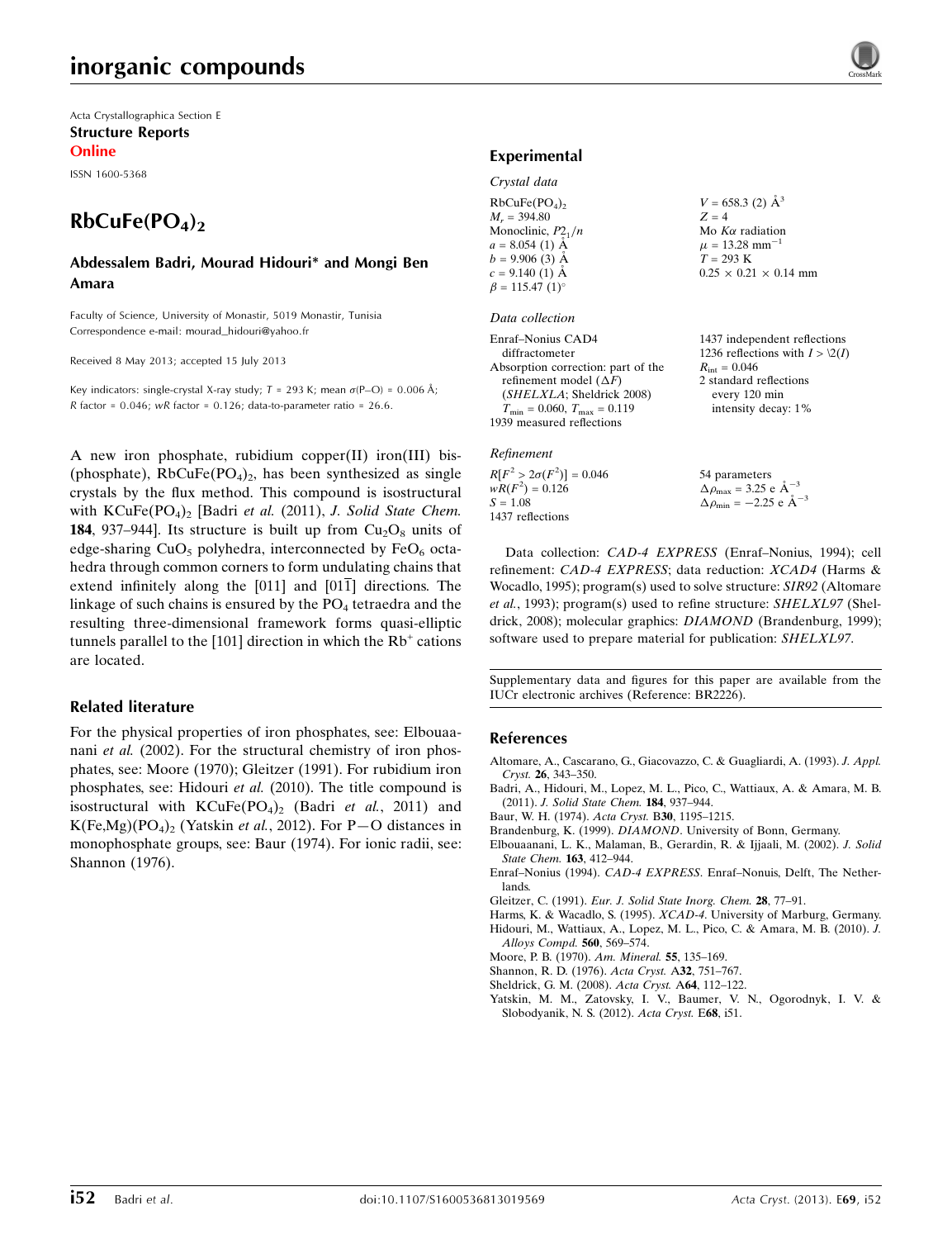# **supporting information**

*Acta Cryst.* (2013). E**69**, i52 [doi:10.1107/S1600536813019569]

# $RbCuFe(PO<sub>4</sub>)<sub>2</sub>$

### **Abdessalem Badri, Mourad Hidouri and Mongi Ben Amara**

#### **S1. Comment**

Iron phosphates are the subject of growing interest because of their attractive physical properties (Elbouaanani *et al.*, 2002) as well as for their structural diversity (Moore, 1970; Gleitzer, 1991). Among the variety of iron monophosphates synthesized and characterized over the past three decades, only one rubidium-containing compound has been reported, namely Rb<sub>9</sub>Fe<sub>7</sub>(PO<sub>4</sub>)<sub>10</sub> (Hidouri *et al.*, 2010). In this paper, we report the structure of a new rubidium iron monophosphate RbCuFe(PO<sub>4</sub>)<sub>2</sub> synthesized during our investigation of the  $Rb_3PO_4$ —Cu<sub>3</sub>(PO<sub>4</sub>)<sub>2</sub>-FePO<sub>4</sub> quasi system.

Due to the poor quality of the crystal, anisotropic structure refinement systematically led to non-positive definite thermal parameters. For this reason, all the atoms were refined istropically.

This compound is isostructural with KCuFe(PO<sub>4</sub>)<sub>2</sub> (Badri *et al.*, 2011) and K(Fe,Mg)(PO<sub>4</sub>)<sub>2</sub> (Yatskin *et al.*, 2012). The structure consists of a three-dimensional assemblage of  $Cu<sub>2</sub>O<sub>8</sub>$  units of edge-sharing  $CuO<sub>5</sub>$  trigonal bipyramids, linked to each other by  $FeO<sub>6</sub>$  octahedra through common corners to form crossing zigzag chains that run parallel to the [011] and [011] directions (Fig. 1). These chains are linked by the PO<sub>4</sub> tetrahedra, giving rise to a three-dimensional framework.

The environments of the different coordination polyhehdra are shown in Fig. 2. Each CuO<sub>5</sub> polyhedron is linked to four PO4 tetrahedra, by sharing three corners with three tetrahedra and one edge with the fourth, the two O atoms forming the shared edge being also shared by two FeO<sub>6</sub> octahedra (Fig. 2*a*). Each FeO<sub>6</sub> octahedron is corner-linked to six PO<sub>4</sub> tetrahedra, two of its corners being also shared with two CuO<sub>5</sub> polyhedra (Fig. 2b). Each P1O<sub>4</sub> tetrahedron shares one edge with one CuO<sub>5</sub> polyhedron and four corners, one with a CuO<sub>5</sub> polyhedron and three with three FeO<sub>6</sub> octahedra (Fig. 2*c*). Each P2O<sub>4</sub> tetrahdron shares three corners with three FeO<sub>6</sub> octahedra, the remaining corner being doubly shared with two CuO<sub>5</sub> polyhedra (Fig. 2*d*). The anionic framework induced by this mode of connectivity forms quasi-elliptic tunnels along the [101] direction (Fig. 3).

From an examination of the cation–oxygen distances, the CuO<sub>5</sub> polyhedron is highly deformed, with one longer Cu—O distance of 2.174 (3) Å compared to the four others [from 1.916 (3) to 2.030 (3) Å]. Such deformation has already been observed in KCuFe(PO<sub>4</sub>)<sub>2</sub> and it can be attributed to the Jahn–Teller effect accentuated for the Cu<sup>2+</sup> ions with d<sup>9</sup> configuration. The FeO<sub>6</sub> octahedron is also highly distorted, whith Fe—O distances varying between 1.937 (4) and 2.187 (3) Å. Corresponding mean <Fe—O> distance of 2.018 Å is close to 2.03 Å predicted by Shannon for octahedral  $Fe<sup>3+</sup>$  ions (Shannon, 1976). The P—O distances within the PO<sub>4</sub> tetrahedra are in the range 1.518 (3) and 1.576 (3) Å, with an overall distances of 1.540 (3) Å consistent with 1.537 Å calculated by Baur for the monophosphate groups (Baur, 1974). The Rb+ ions occupy a single distinct site. Their environment was determined assuming all cation–oxygen distances shorter than the shortest distance between  $Rb^+$  and its nearest cation. This environment (Fig. 4) is then constituted by nine O atoms, with Rb—O distances ranging from 2.887 (3) to 3.123 (3) Å.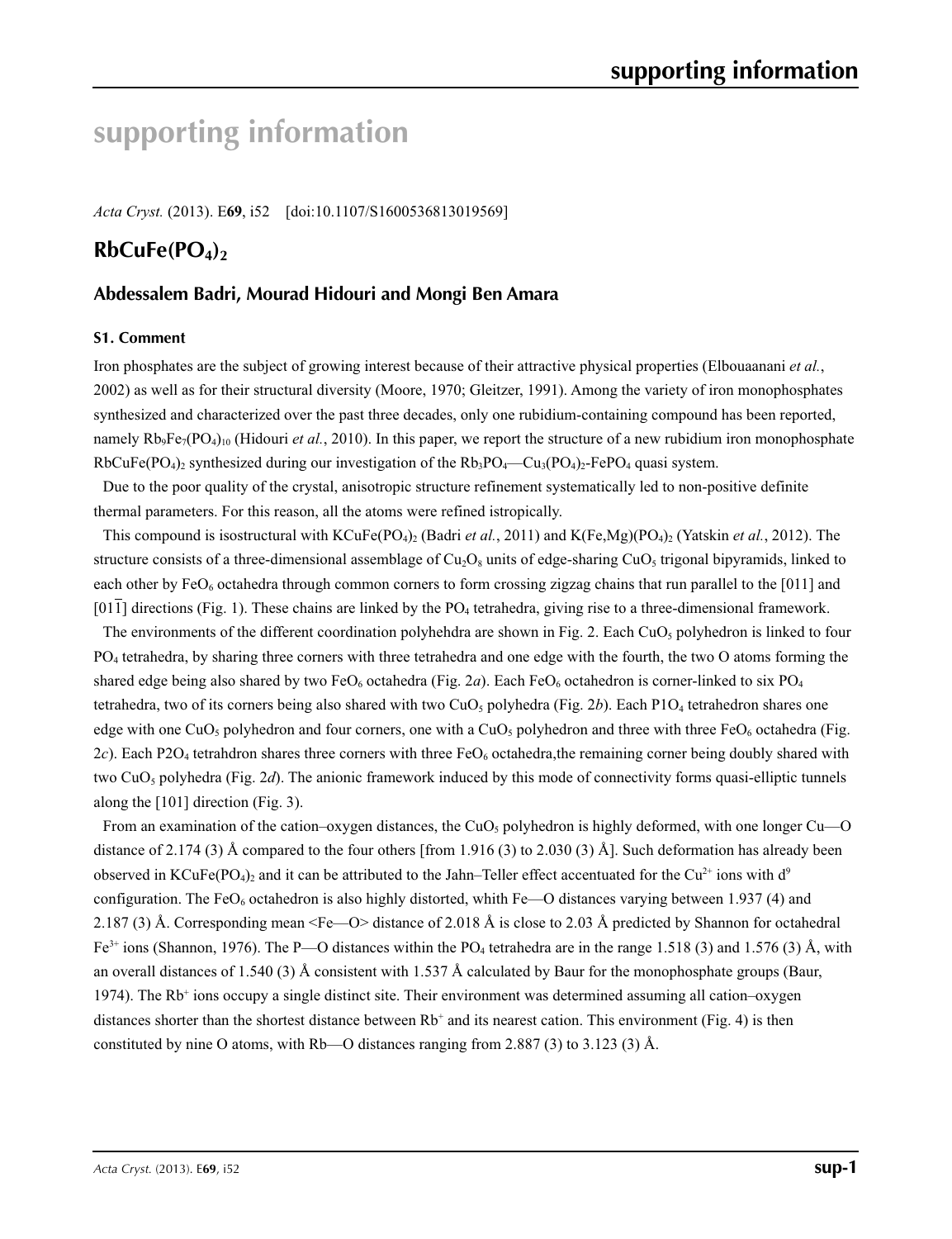### **S2. Experimental**

Single crystals of RbCuFe(PO<sub>4</sub>)<sub>2</sub> were grown in a flux of rubidium dimolybdate,  $Rb_2Mo_2O_7$ , in an atomic ratio P:Mo = 4:1. Appropriate amounts of Rb<sub>2</sub>CO<sub>3</sub> (Fluka, 99%), Cu(NO<sub>3</sub>)<sub>2</sub>.6H<sub>2</sub>O (Acros, 99%), Fe(NO<sub>3</sub>)<sub>3</sub>.9H<sub>2</sub>O (Fisher, 98.6%), (NH4)2HPO4 (Merck, 99%) and MoO3 (Acros, 99%) were dissolved in aqueous nitric acid and the obtained solution was evaporated to dryness. The obtained residue was homogenized by grinding and then gradually heated up to 873 K in a platinum crucible. After being reground, the mixture was melted for 1 h at 1173 K and subsequently cooled at a rate of 10 K h<sup>-1</sup> down to 673 K, after which the furnace was turned off. The crystals extracted from the flux by washing with warm water, are essentially composed by dark-green plate crystals of  $RbCuFe(PO<sub>4</sub>)<sub>2</sub>$ .

### **S3. Refinement**

Due to the poor quality of the crystal, anisotropic structure refinement led to non-positive definite thermal parameters for the Fe, P1, P2, O11, O13, O21 and O23 atoms. Then, all the atoms were refined istropically. The obtained largest positive and negative difference electron densities are closest to the Rb atoms.



#### **Figure 1**

The crossing chains of the alternating Cu<sub>2</sub>O<sub>8</sub> units and FeO<sub>6</sub> octahedra. The FeO<sub>6</sub> octahedra and the CuO<sub>5</sub> trigonal bipyramids are represented by purple and green polyhedra, respectively.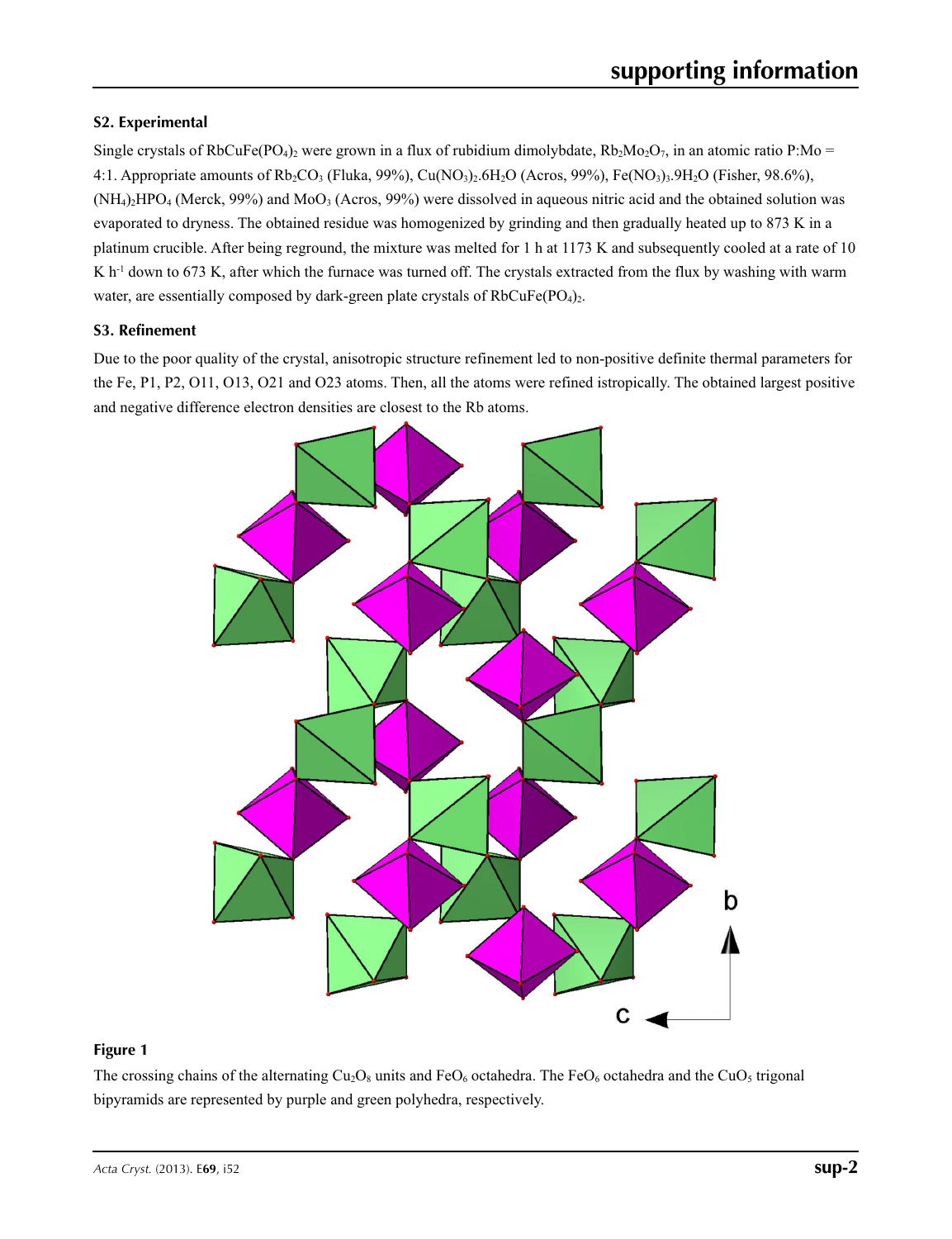

## **Figure 2**

The environments of the CuO<sub>5</sub> (*a*), FeO<sub>6</sub> (*b*), P1O<sub>4</sub> (*c*) and P2O<sub>4</sub> (*d*) polyhedra.



### **Figure 3**

A projection along the [101] direction of the structure showing the large tunnels occupied by the  $Rb^+$  cations. FeO<sub>6</sub>, CuO<sub>5</sub>, P1O4 and P2O4 are represented by purple, green, solid grey and hatched grey polyhedra, respectively. The Rb atoms are illustrated by cyan circles.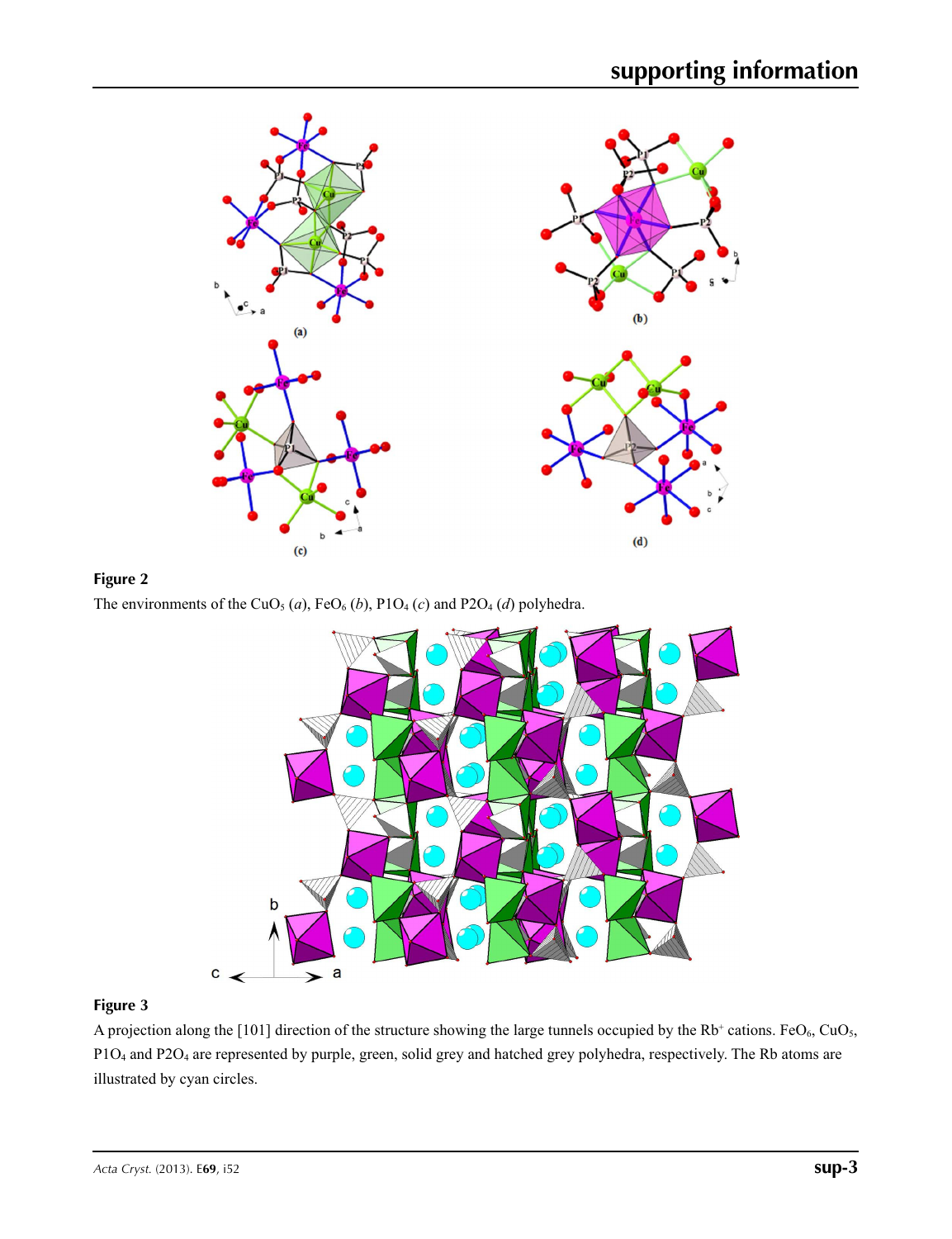

## **Figure 4**

The environment of the Rb cations showing the thermal ellipsoids drawn at the 50% probability level.

## **Rubidium copper iron bis(phosphate)**

| Crystal data                                  |                                                                      |
|-----------------------------------------------|----------------------------------------------------------------------|
| RbCuFe(PO <sub>4</sub> ) <sub>2</sub>         | $F(000) = 744$                                                       |
| $M_r = 394.80$                                | $D_x = 3.983$ Mg m <sup>-3</sup>                                     |
| Monoclinic, $P2_1/n$                          | Mo Ka radiation, $\lambda = 0.71073$ Å                               |
| Hall symbol: -P 2yn                           | Cell parameters from 25 reflections                                  |
| $a = 8.054(1)$ Å                              | $\theta$ = 2.8–26.9°                                                 |
| $b = 9.906(3)$ Å                              | $\mu = 13.28$ mm <sup>-1</sup>                                       |
| $c = 9.140(1)$ Å                              | $T = 293 \text{ K}$                                                  |
| $\beta$ = 115.47 (1) <sup>o</sup>             | Plate, green                                                         |
| $V = 658.3$ (2) Å <sup>3</sup>                | $0.25 \times 0.21 \times 0.14$ mm                                    |
| $Z = 4$                                       |                                                                      |
| Data collection                               |                                                                      |
| Enraf-Nonius CAD4                             | 1437 independent reflections                                         |
| diffractometer                                | 1236 reflections with $I > \langle 2(I)$                             |
| Radiation source: fine-focus sealed tube      | $R_{\rm int} = 0.046$                                                |
| Graphite monochromator                        | $\theta_{\rm max} = 26.9^{\circ}$ , $\theta_{\rm min} = 2.8^{\circ}$ |
| $\omega/2\theta$ scans                        | $h = -1 \rightarrow 10$                                              |
| Absorption correction: part of the refinement | $k=-1 \rightarrow 12$                                                |
| model $(\Delta F)$                            | $l = -11 \rightarrow 10$                                             |
| (SHELXL97; Sheldrick 2008)                    | 2 standard reflections every 120 min                                 |
| $T_{\min}$ = 0.060, $T_{\max}$ = 0.119        | intensity decay: 1%                                                  |
| 1939 measured reflections                     |                                                                      |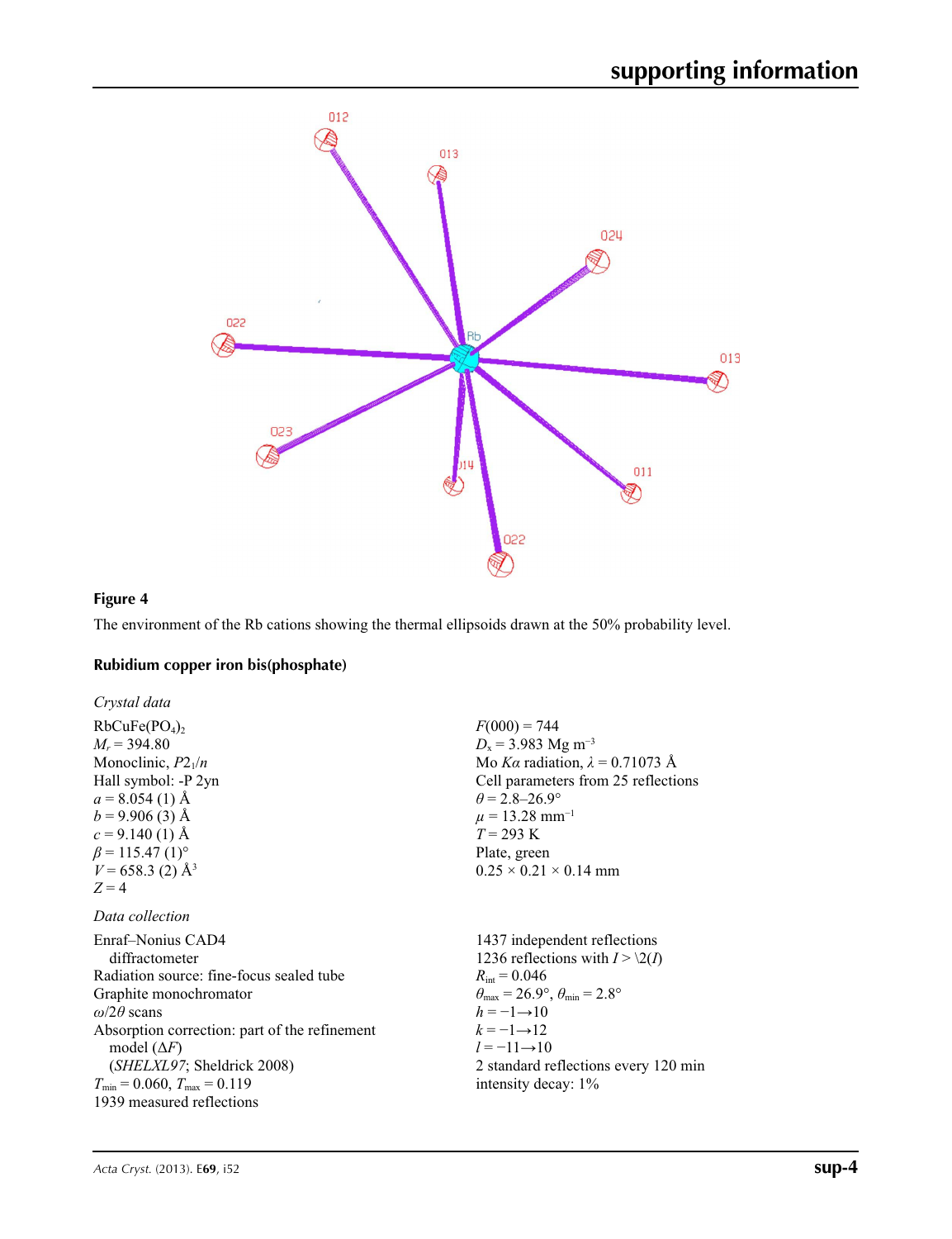*Refinement*

| Secondary atom site location: difference Fourier                                                 |
|--------------------------------------------------------------------------------------------------|
| map                                                                                              |
| $w = 1/[\sigma^2(F_0^2) + (0.0642P)^2 + 8.1747P]$                                                |
| where $P = (F_0^2 + 2F_c^2)/3$                                                                   |
| $(\Delta/\sigma)_{\text{max}} = 0.001$                                                           |
| $\Delta\rho_{\rm max}$ = 3.25 e Å <sup>-3</sup>                                                  |
| $\Delta\rho_{\rm min} = -2.25$ e Å <sup>-3</sup>                                                 |
| Extinction correction: SHELXL97 (Sheldrick,                                                      |
| 2008), Fc*=kFc[1+0.001xFc <sup>2</sup> $\lambda$ <sup>3</sup> /sin(2 $\theta$ )] <sup>-1/4</sup> |
| Extinction coefficient: 0.056 (3)                                                                |
|                                                                                                  |

#### *Special details*

**Geometry**. All e.s.d.'s (except the e.s.d. in the dihedral angle between two l.s. planes) are estimated using the full covariance matrix. The cell e.s.d.'s are taken into account individually in the estimation of e.s.d.'s in distances, angles and torsion angles; correlations between e.s.d.'s in cell parameters are only used when they are defined by crystal symmetry. An approximate (isotropic) treatment of cell e.s.d.'s is used for estimating e.s.d.'s involving l.s. planes.

**Refinement**. Refinement of  $F^2$  against ALL reflections. The weighted R-factor wR and goodness of fit *S* are based on  $F^2$ , conventional *R*-factors *R* are based on *F*, with *F* set to zero for negative  $F^2$ . The threshold expression of  $F^2 > \sigma(F^2)$  is used only for calculating *R*-factors(gt) *etc*. and is not relevant to the choice of reflections for refinement. *R*-factors based on *F*<sup>2</sup> are statistically about twice as large as those based on *F*, and *R*-factors based on ALL data will be even larger.

*Fractional atomic coordinates and isotropic or equivalent isotropic displacement parameters (Å2 )*

|                  | $\mathcal{X}$ | y              | Ζ           | $U_{\rm iso}*/U_{\rm eq}$ |
|------------------|---------------|----------------|-------------|---------------------------|
| Rb               | 0.08146(10)   | $-0.36746(7)$  | 0.92434(9)  | $0.0187(3)$ *             |
| Cu               | 0.36913(11)   | $-0.11858(8)$  | 0.94182(10) | $0.0103(3)^*$             |
| Fe               | 0.98385(13)   | 0.12391(9)     | 0.75520(11) | $0.0084(3)*$              |
| P <sub>1</sub>   | 1.2630(2)     | 0.08995(18)    | 0.1423(2)   | $0.0082(4)$ *             |
| O11              | 0.4087(7)     | 0.0231(5)      | 0.0958(6)   | $0.0116(10)*$             |
| O <sub>12</sub>  | 0.2147(7)     | $-0.0101(5)$   | 0.2460(6)   | $0.0116(10)*$             |
| O13              | 0.8515(7)     | 0.2895(5)      | 0.7505(6)   | $0.0123(10)*$             |
| O <sub>14</sub>  | 0.0942(7)     | 0.1317(5)      | 0.9900(6)   | $0.0115(10)^*$            |
| P <sub>2</sub>   | 0.1321(2)     | $-0.15855(18)$ | 0.6387(2)   | $0.0087(4)$ *             |
| O <sub>2</sub> 1 | 0.4575(7)     | $-0.2610(5)$   | 0.1010(6)   | $0.0138(10)*$             |
| O <sub>22</sub>  | 0.1462(7)     | $-0.1108(5)$   | 0.4869(6)   | $0.0119(10)*$             |
| O <sub>2</sub> 3 | 0.3040(7)     | $-0.2436(5)$   | 0.7543(6)   | $0.0118(10)*$             |
| O <sub>24</sub>  | 0.1483(7)     | $-0.0378(5)$   | 0.7545(6)   | $0.0112(10)*$             |

*Geometric parameters (Å, º)*

| $Rb - O13$ <sup>i</sup>     | 2.888(5) | $Fe$ - $O14$ <sup>vii</sup> | 1.940(5) |  |
|-----------------------------|----------|-----------------------------|----------|--|
| $Rb - O21$ <sup>ii</sup>    | 2.947(5) | $Fe$ -013                   | 1.946(5) |  |
| $Rb$ — $O12$ <sup>iii</sup> | 2.952(5) | $Fe$ - $O12$ <sup>vi</sup>  | 1.952(5) |  |
| $Rb$ — $O21$ <sup>iii</sup> | 2.969(5) | $Fe$ - $O22$ <sup>vi</sup>  | 2.005(5) |  |
| $Rb$ — $O14$ <sup>iv</sup>  | 3.003(5) | $Fe$ - $O24$ <sup>vii</sup> | 2.081(5) |  |
| $Rb$ — $O12v$               | 3.085(5) | $Fe - O23$ <sup>viii</sup>  | 2.185(5) |  |
| $Rb - 023$                  | 3.087(5) | $P1 - O13$ <sup>ix</sup>    | 1.519(5) |  |
| $Rb$ — $O11$ <sup>iii</sup> | 3.120(5) | $P1 - O14^{x}$              | 1.526(5) |  |
| $Rb - O22v$                 | 3.122(5) | $P1 - O12$ <sup>vii</sup>   | 1.533(5) |  |
|                             |          |                             |          |  |